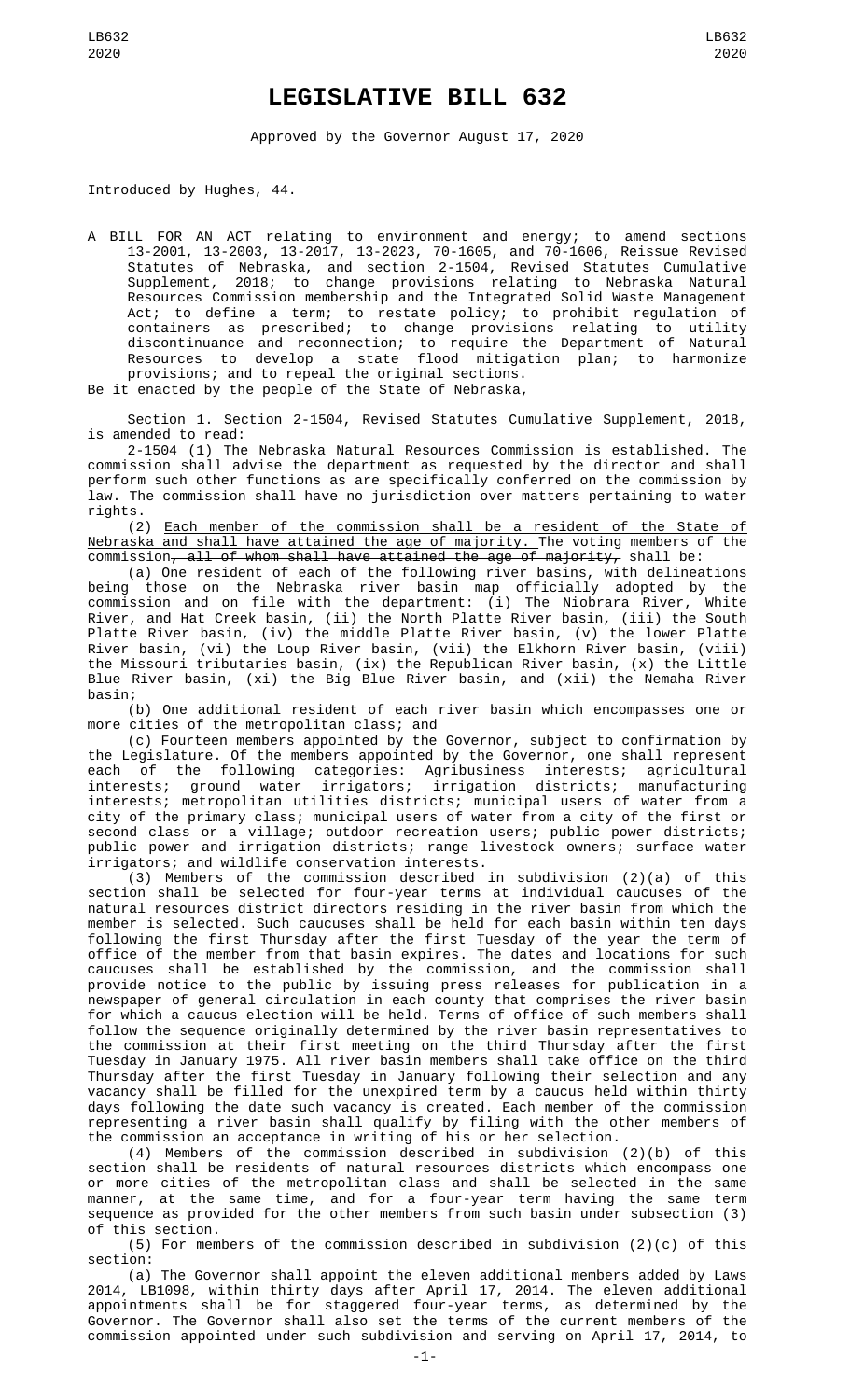staggered four-year terms. Future appointments shall be for four-year terms. Members whose terms have expired shall continue to serve until their successors have been appointed. In the case of a vacancy, the Governor shall appoint a successor for the unexpired term. Members may be removed for cause. Initial appointees shall begin serving immediately following notice of appointment, except that the member appointed representing municipal users of water from the class of city or a village that is being represented by the current member representing municipal users of water and the members representing surface water irrigators and ground water irrigators shall not begin serving until the term of the current member representative of the category expires or such member resigns or is otherwise removed; and

(b) In appointing such members, the Governor shall:

(i) Create a broad-based commission which has knowledge of, has experience with, and is representative of Nebraska's water use and economy;

(ii) Give recognition to the importance of both water quantity and water quality; and

(iii) Appoint members who represent diverse geographic regions of the state, including urban and rural areas, and represent, to the extent possible, the racial and ethnic diversity of the state.

(6) After the members have been appointed as required under this section, the commission shall revise or adopt and promulgate rules and regulations as necessary to administer the Water Sustainability Fund pursuant to sections 2-1506 to 2-1513.

Sec. 2. Section 13-2001, Reissue Revised Statutes of Nebraska, is amended to read:

13-2001 Sections 13-2001 to 13-2043 <u>and section 4 of this act </u>shall be known and may be cited as the Integrated Solid Waste Management Act.

Sec. 3. Section 13-2003, Reissue Revised Statutes of Nebraska, is amended to read:

13-2003 For purposes of the Integrated Solid Waste Management Act, the definitions found in sections 13-2004 to 13-2016.01 and section 4 of this act shall be used.

Sec. 4. Container means a bag, cup, can, pouch, package, container, bottle, or other packaging that is (1) designed to be reusable, recyclable, or single-use, (2) made of cloth, paper, plastic, including foamed or expanded<br>plastic, cardboard, corrugated material, aluminum, glass, or postconsumer plastic, cardboard, corrugated material, aluminum, glass, or recycled or similar material or substrates, including coated, laminated, or multilayer substrates, and (3) designed for consuming, protecting, or transporting merchandise, food, or beverages from or at a food service or retail facility.

Sec. 5. Section 13-2017, Reissue Revised Statutes of Nebraska, is amended to read:

13-2017 It is the policy of this state:

(1) To encourage the development of integrated solid waste management programs, including waste volume reduction and recycling programs and education, at the local governmental level through incentives, technical assistance, grants, and other practical measures;

(2) To support and encourage the development of new uses and markets for recycled goods, placing emphasis on the development in Nebraska of businesses relating to waste reduction and recycling;

(3) To provide education concerning the components of integrated solid waste management, at the elementary level through the high school level and through community organizations, to enhance the success of local programs requiring public involvement;—a<del>nd</del><br>(4) To support and encourage

(4) To support and encourage manufacturing methods which are environmentally sustainable, technologically safe, and ecologically sound and which enhance waste reduction by creating products which have longer usage life and which are adaptable to secondary uses<u> through processes such as pyrolysis</u> <u>or biomass</u>, require less input material, and decrease resource consumption<u>;</u>  $\frac{1}{\text{and}}$   $\frac{1}{\text{at}}$ 

(5) To encourage uniform regulation of containers in order to avoid the burden on retailers of having to comply with varying regulatory policies in multiple jurisdictions.

Sec. 6. Section 13-2023, Reissue Revised Statutes of Nebraska, is amended to read:

13-2023 <u>(1) </u>A county, municipality, or agency may, by ordinance or resolution, adopt regulations governing collection, source separation, storage, transportation, transfer, processing, treatment, and disposal of solid waste within its solid waste jurisdiction area as necessary to protect the public health and welfare and the environment. Regulations authorized by this section shall be equal to or more stringent than the provisions of the Integrated Solid Waste Management Act and rules and regulations adopted and promulgated by the council as authorized by the act. Any person who violates any such regulation shall be subject to a noncompliance fee not to exceed five hundred dollars.

(2) A county, municipality, or agency shall not adopt, enforce, or otherwise administer an ordinance or resolution that prohibits the use of or that sets standards, fees, prohibitions, or requirements regarding the sale, use, or marketing of containers. This subsection shall not apply to county, municipality, or agency recycling or solid waste collection programs, or restrict such programs from the environmental and lawful operation of program facilities and imposition of user fees at such facilities, except that in no event shall such programs prohibit or have the effect of prohibiting the sale, use, or marketing of any containers.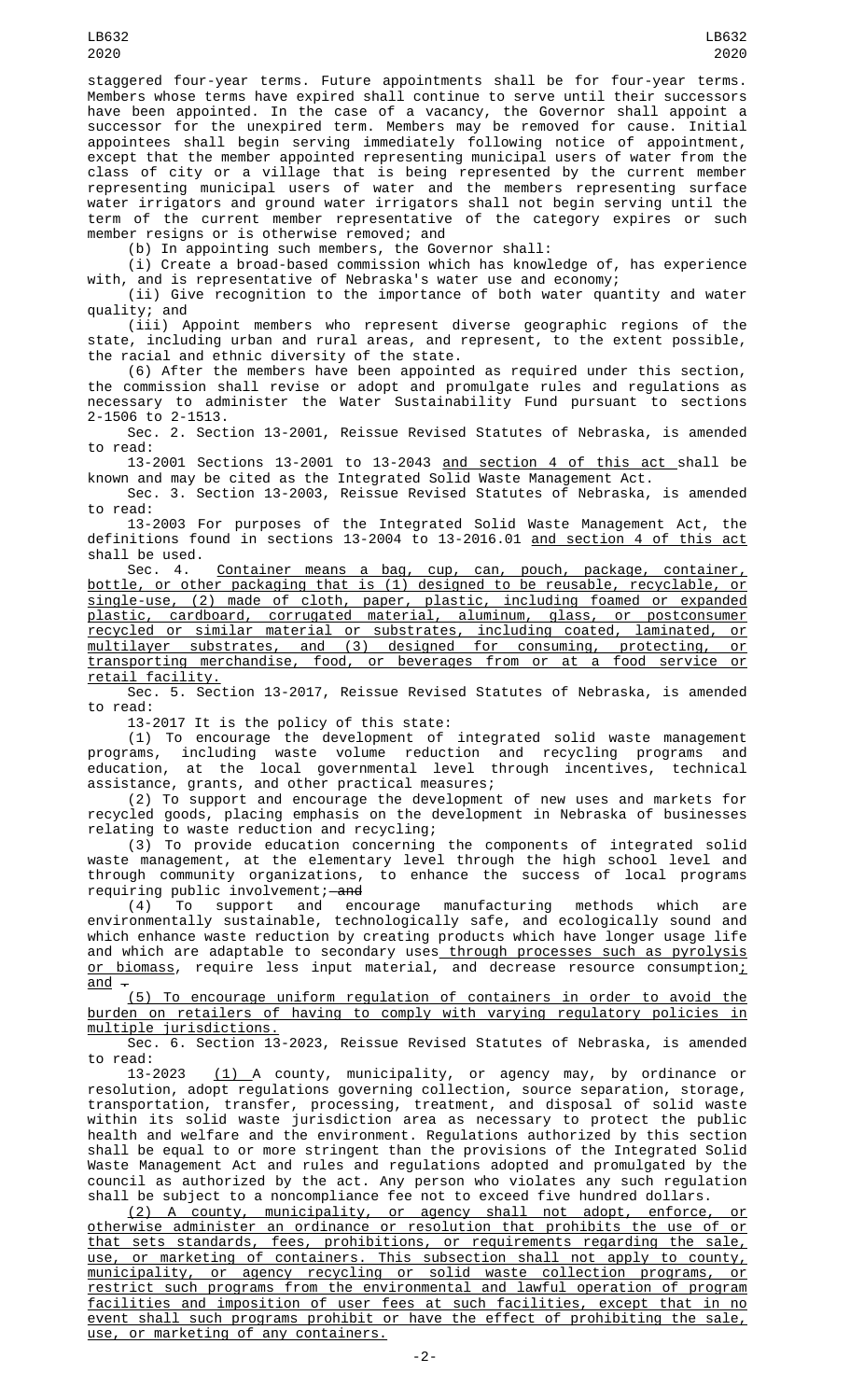Sec. 7. Section 70-1605, Reissue Revised Statutes of Nebraska, is amended to read:

70-1605 No public or private utility company, other than a municipal utility owned and operated by a village, furnishing water, natural gas, or electricity at retail in this state shall discontinue service to any domestic subscriber for nonpayment of any past-due account unless the utility company first gives notice to any subscriber whose service is proposed to be terminated. Such notice shall be given in person, by first-class mail, or by electronic delivery, except that electronic delivery shall only be used if the subscriber has specifically elected to receive such notices by electronic delivery. If notice is given by first-class mail or electronic delivery, such notice shall be conspicuously marked as to its importance. Service shall not be discontinued for at least seven days after notice is sent or given. Holidays and weekends shall be excluded from the seven days.<u> A public or private utility</u> company shall not charge a fee for the discontinuance or reconnection of utility service that exceeds the reasonable costs of providing such service.

Sec. 8. Section 70-1606, Reissue Revised Statutes of Nebraska, is amended to read:<br>70-1606

(1) The notice required by section 70-1605 shall contain the following information:

(a)  $(1)$  The reason for the proposed disconnection;

<u>(b)</u>  $\{2\}$  A statement of intention to disconnect unless the domestic subscriber either pays the bill or reaches an agreement with the utility regarding payment of the bill;

 $(c)$   $(3)$  The date upon which service will be disconnected if the domestic subscriber does not take appropriate action;

(d) (4) The name, address, and telephone number of the utility's employee or department to whom the domestic subscriber may address any inquiry or complaint;

<u>(e)</u>  $(5)$  The domestic subscriber's right, prior to the disconnection date,

to request a conference regarding any dispute over such proposed disconnection;  $(f)$   $(6)$  A statement that the utility may not disconnect service pending the conclusion of the conference;

<u>(g)</u> <del>(7)</del> A statement to the effect that disconnection <u>shall</u> <del>may</del> be postponed or prevented upon presentation of a duly licensed physician's $_{\rm \star}$ physician assistant's, or advanced practice registered nurse's certificate, which shall certify that a domestic subscriber or resident within such subscriber's household has an existing illness or handicap which would cause such subscriber or resident to suffer an immediate and serious health hazard by the disconnection of the utility's service to that household. Such certificate shall be filed with the utility within five days of receiving notice under this section, excluding holidays and weekends, and will prevent the disconnection of the utility's service for a period of <u>at least thirty days from such filing</u>. Only one postponement of disconnection shall be <u>required</u> <del>allowed</del> under this subdivision for each incidence of nonpayment of any past-due account;

(h) (8) The cost that will be borne by the domestic subscriber for restoration of service;

 $(i)$   $(9)$  A statement that the domestic subscriber may arrange with the utility for an installment payment plan;

(j) <del>(10)</del> A statement to the effect that those domestic subscribers who are welfare recipients may qualify for assistance in payment of their utility bill and that they should contact their caseworker in that regard; and

(k) (11) Any additional information not inconsistent with this section which has received prior approval from the board of directors or administrative board of any utility.

(2) A public or private utility company, other than a municipal utility owned and operated by a village, shall make the service termination information required under subdivisions (d), (e), (f), (g), (i), (j), and (k) of subsection (1) of this section readily accessible to the public on the web site of the utility company and available by mail upon request.

Sec. 9. The Legislature finds and declares that the State of Nebraska experienced a historic flood event in 2019. This flood event significantly impacted numerous communities and individual Nebraskans. Coordination and communication between state and local entities implementing flood mitigation strategies is essential to maximize federal funds for flood mitigation efforts.

Sec. 10. The Department of Natural Resources shall develop a state flood mitigation plan as a stand-alone document to be annexed into the state hazard mitigation plan maintained by the Nebraska Emergency Management Agency. Such plan shall be structured in accordance with Federal Emergency Management Agency guidelines, and shall be comprehensive, collaborative, and statewide in scope with opportunities for input from diverse stakeholders.

Sec. 11. The Department of Natural Resources shall convene a plan development group which shall be housed and staffed for administrative purposes within such department. The Department of Natural Resources shall engage with federal, state, and local agency and community stakeholders in the development of the state flood mitigation plan, including, but not limited to, the Department of Transportation, the Department of Environment and Energy, the Department of Economic Development, the Department of Agriculture, the Nebraska Emergency Management Agency, natural resources districts, the United States<br>Department of Agriculture, the United States Armv Corps of Engineers. the Department of Agriculture, the United States Army Corps of Engineers, the United States Geological Survey, the Federal Emergency Management Agency, the University of Nebraska, representatives of counties, municipalities, and other political subdivisions, and the Natural Resources Committee of the Legislature.